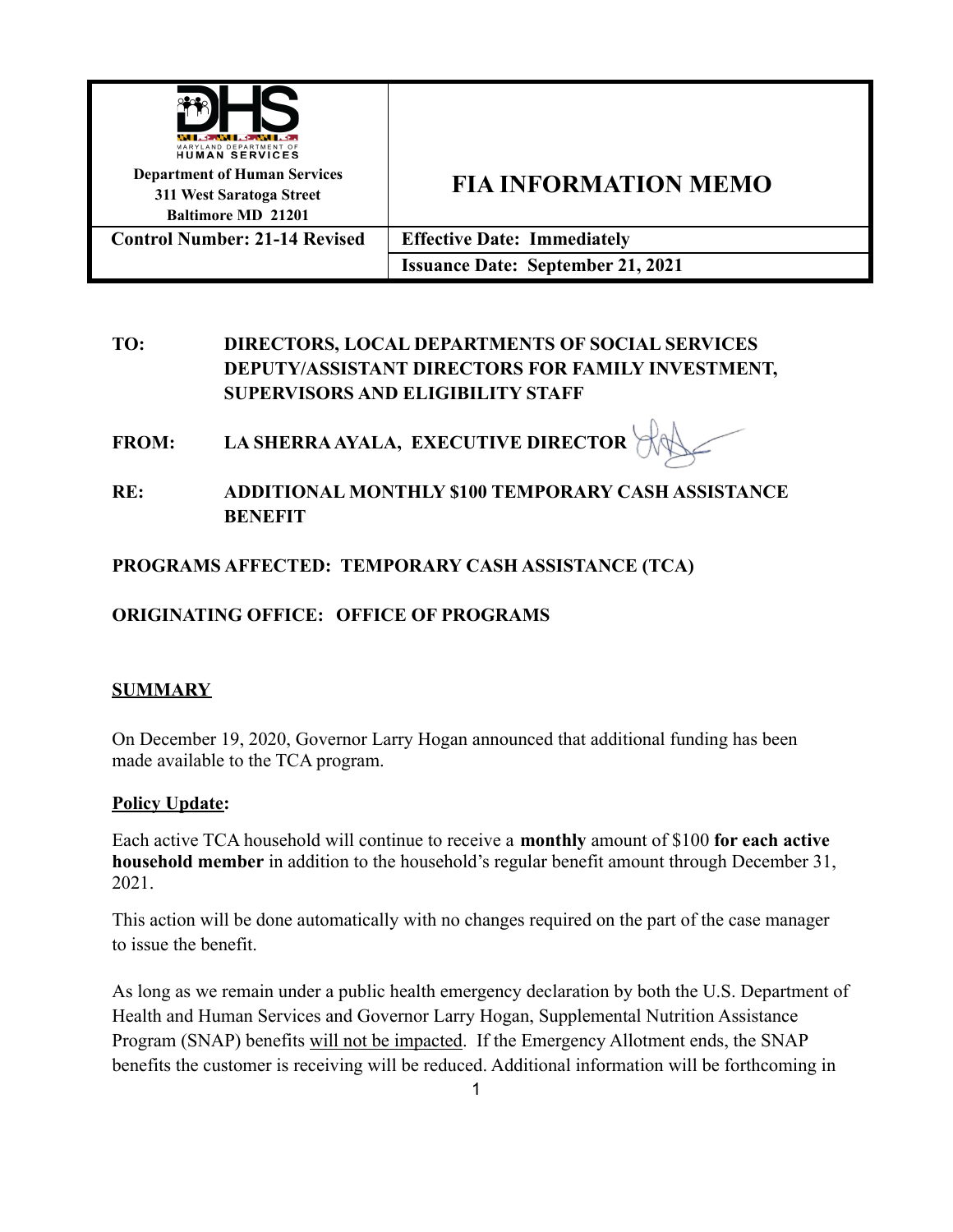the event that changes.

#### **To view the benefit issuance in CARES please see the instructions and screenshots below:**

- Navigate to the Benefit History Listing (BENL) screen.
- Enter a "Y" in the SEL column for this row and press PF15 for the BENB Screen.
- The Benefit History Detail (BENB) screen will have two rows:
	- One for the Governor's \$100 per active HH member.
	- One for the Regular/Initial Grant amount.
	- They will be distinguished by the Sub Account Numbers.

| AU ID   |                |                     | BENL<br>01 MORE             |             |                     |                                       |  |
|---------|----------------|---------------------|-----------------------------|-------------|---------------------|---------------------------------------|--|
|         |                | AU L Name           |                             |             |                     |                                       |  |
| Se 1    | Issn<br>Number | Bank Acct<br>Number | Issn<br>Date                | Issn<br>Amt | Status<br>(Current) | Status<br>Date                        |  |
|         | 484486142      | 25648692            | $01\ 04\ 21$                | 1270.00     | ΙD                  | 12 31 20                              |  |
| $\sim$  | 483976613      | 25648692            | $12 \ 04$<br>$\geq 0$       | 166.00      | cю                  | 07.20<br>$\overline{1}$               |  |
|         | 483975708      | 25648692            | 12 01 20                    | 193.00      | cв                  | 12 02 20                              |  |
|         | 443952749      | 25648692            | 04 13<br>$O - 3$            | 173.00      | Ţ                   | 21 18<br>$\mathbf{O} \hookrightarrow$ |  |
|         | 443514223      | 25648692            | $02 \t04 \t13$              | 173.00      | CО                  | 05 13<br>02                           |  |
|         | 443071572      | 25648692            | 0104<br>$\mathbf{1}$        | 173.00      | ĉ                   | 07 13<br>$O\_1$                       |  |
|         | 442695305      | 25648692            | 12 08 12                    | 99.00       | ĆD                  | $12$ $12$ $12$                        |  |
|         | 442643883      | 25648692            | $12\ 04\ 12$                | 74.00       | ĉ                   | 05 12<br>12                           |  |
|         | 442187914      | 25648692            | 11 04<br>-12                | 74.00       | cо                  | 05 12<br>11                           |  |
|         | 441758935      | 25648692            | O <sub>4</sub><br>10<br>-12 | 74.00       | CD                  | 1.0<br>04, 12                         |  |
|         | 441331829      | 25648692            | 09 04 12                    | 155.00      | Ĉ                   | 09 06 12                              |  |
| Message |                |                     |                             |             |                     |                                       |  |
|         | $14 - b$ ena   | $15 -$ benb         | $17 - bens$                 |             |                     |                                       |  |

| INQUIRY            |                                                        | BENEFIT HISTORY DETAIL - BENB | BENB<br>Ο1       |                     |                      |                                     |              |              |
|--------------------|--------------------------------------------------------|-------------------------------|------------------|---------------------|----------------------|-------------------------------------|--------------|--------------|
| Issn No<br>AU ID   | Bank Account No 00025648692<br>484486142<br>$\epsilon$ |                               |                  |                     |                      | Issn Date 01 04 21                  |              |              |
| Issn<br>Amt        | Sub<br>Acct                                            | GΑ<br>Collect                 | Recoup<br>Amount | Issuance<br>Method  | First<br><b>SVC</b>  | Last<br><b>SVC</b>                  | Num<br>Adult | Num<br>Child |
| 400.00<br>870.00   | 0211000<br>0211010                                     |                               |                  | <b>BEBT</b><br>BEBI | 01 01 21<br>01 01 21 | 31 21<br>O <sub>1</sub><br>01 31 21 | ОI<br>O 1    | 03<br>O 13   |
| Message<br>14-bena |                                                        | $17 - bens$                   |                  |                     |                      |                                     |              |              |
| $MAB +$            |                                                        |                               |                  | Ì                   |                      |                                     |              | 01/001       |

See the "How to Guide" on how to Process a Temporary Disability Assistance Program Application using the "HELP" icon in E&E.